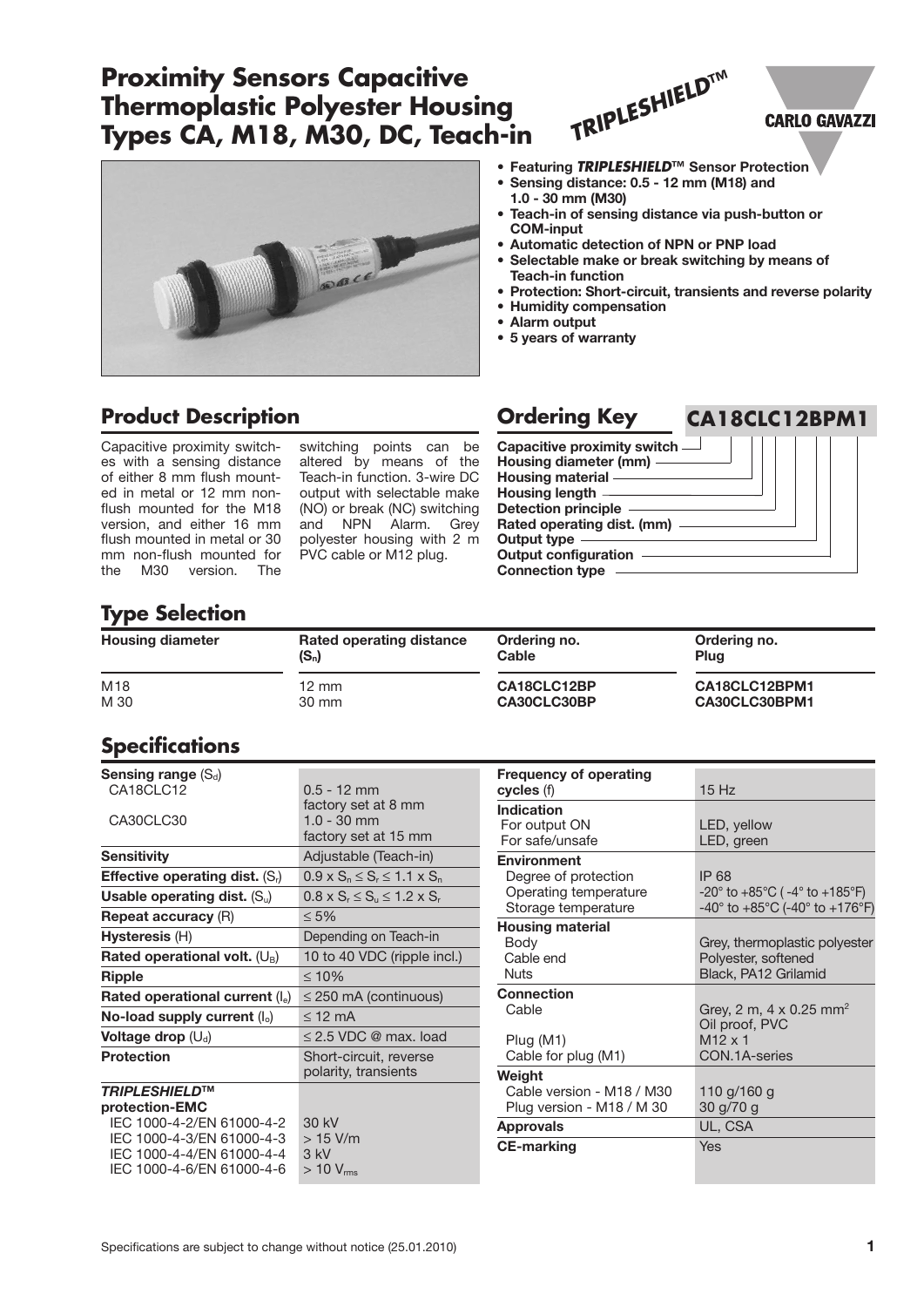

### **Dimensions**



# **Adjustment Guide**

The environments in which capacitive sensors are installed can often be unstable regarding temperature, humidity, object distance and industrial (noise) interference. Because of this, Carlo Gavazzi offers as standard features in all

*TRIPLESHIELD*™ capacitive sensors a user-friendly sensitivity adjustment instead of having a fixed sensing range, extended sensing range to accommodate mechanically demanding areas, temperature stability to ensure minimum need for adjusting sensitivity if temperature varies and high immunity to electromagnetic interference (EMI).

#### **Note:**

Sensors are factory set (default) to nominal sensing range S<sub>n</sub>.

# **Installation Hints**

Capacitive sensors have the unique ability to detect almost all materials, either in liquid or solid form. Capacitive sensors can detect metallic as well as non-metallic objects, however, their traditional use is for non-metallic materials such as:

- **Plastics Industry** Resins, regrinds or moulded products.
- **Chemical Industry** Cleansers, fertilisers, liquid soaps, corrosives and petrochemicals.
- **Wood Industry** Saw dust, paper products, door and window frames.
- **Ceramic & Glass Industry** Raw material, clay or finished products, bottles.
- **Packaging Industry** Package inspection for level or contents, dry goods, fruits and vegetables, dairy products.

Materials are detected due to their dielectric constant. The bigger the size of an object, the higher the density of material, the better or easier it is to detect the object. Nominal sensing distance for a capacitive sensor is referenced to a grounded metal plate (ST37). For additional information regarding dielectric ratings of materials please refer to Technical Information.



# **Delivery Contents**

- **•** Capacitive switch: CA..CLC..BP..
- **• Packaging:** Cardboard box
- Installation & Adjustment Guide (MAN CAP ENG/GER)
- **Accessories**
- **•** Plugs CON.1A.. series.

For further information please refer to "Accessories.